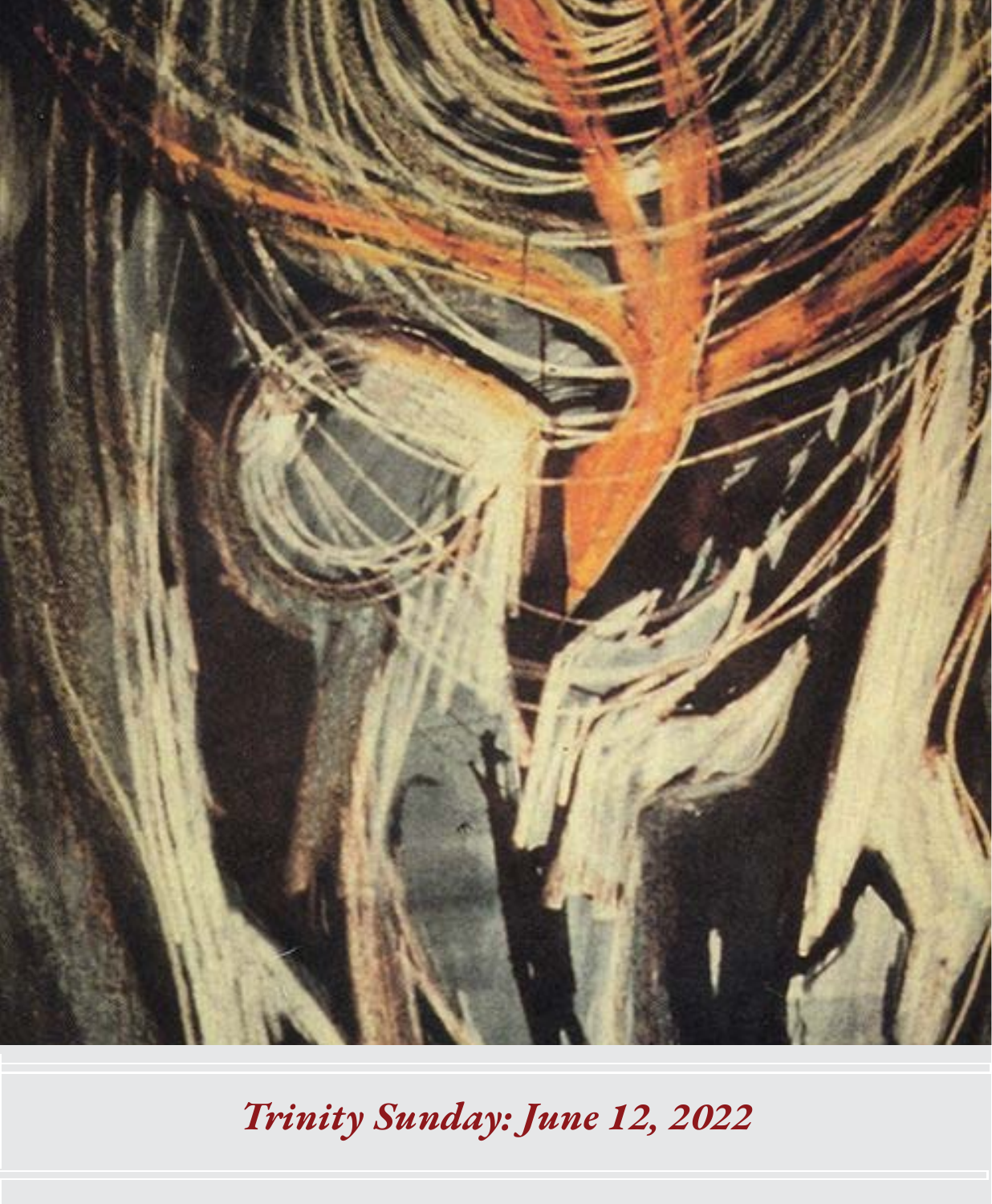# *Welcome to St. Paul's Episcopal Church!*

FOR MORE INFORMATION, VISIT US AT WWW.STPAULSTX.ORG

903-455-5030

 **secretary@stpaulstx.org**

8320 Jack Finney Blvd. Greenville, Texas 75402-3004

Office Hours: Tuesday - Thursday 8am - 2pm

## Service Times

## *SUNDAY*

| 8:00AM HOLY EUCHARIST RITE I    |
|---------------------------------|
| 10:15AM to 12:00PM NURSERY OPEN |
| 10:30AM. HOLY EUCHARIST RITE II |

## *Morsel for Meditation*

We have very efficiently pared the claws of the Lion of Judah, certified him "meek and mild," and recommended him as a fitting household pet for pale curates and pious old ladies. To those who knew him, however, he in no way suggested a milk-and-water person; they objected to him as a dangerous firebrand. True, he was tender to the unfortunate, patient with honest inquirers, and humble before heaven; but he insulted respectable clergymen by calling them hypocrites; he referred to King Herod as "that fox"; he went to parties in disreputable company and was looked upon as a "gluttonous man and a wine-bibber, a friend of publicans and sinners"; he assaulted indignant tradesmen and threw them and their belongings out of the Temple; he drove a coach-and-horses through a number of sacrosanct and hoary regulations; he cured diseases by any means that came handy, with a shocking casualness in the matter of other people's pigs and property; he showed no proper deference for wealth or social position; when confronted with neat dialectical traps, he displayed a paradoxical humor that affronted serious-minded people, and he retorted by asking disagreeably searching questions that could not be answered by rule of thumb. He was emphatically not a dull man in his human lifetime, and if he was God, there can be nothing dull about God either.

Dorothy Sayers, *The Gospel in Dorothy Sayers*

# Lay Ministry

*8:00 am Lector/LEM* 06/12: DAVID STIPE

06/19: DAVID STIPE

## *10:30 am Lector*

06/12: Abigail Stipe 06/19: DAVID CLEGG

### *Acolytes*

06/12: DAVID CLEGG 06/19: Debbie Shaffer

#### *Altar Guild*

06/12: Laura Funk, Georgianna Harrison, Gail Rolston, Nancy Wyant

### *Vestry Person Of The Day*

06/12: Marie Aughtry, Suzanne Taylor

06/19: Debbie Shaffer, David Kirklin

### *Intercessory Prayer*

06/12: MARIE AUGHTRY 06/19: Elizbaeth Porter

## *Tech Team*

David CLEGG JACOB FAUNCE Jeff Faunce Jennifer Faunce Georgianna Harrison DANA MEDEORD

Jesus Christ, *Head of the Church* The Rt. Rev. Dr. George R. Sumner, *Bishop* The Rev. Dr. Nicholas Funk, *Rector* The Rev. Gordon Miltenberger, *Assisting Priest* David Gish, *Music Director* Rebecca Shasteen, *Pianist* Angela Dryer, *Parish Administrator*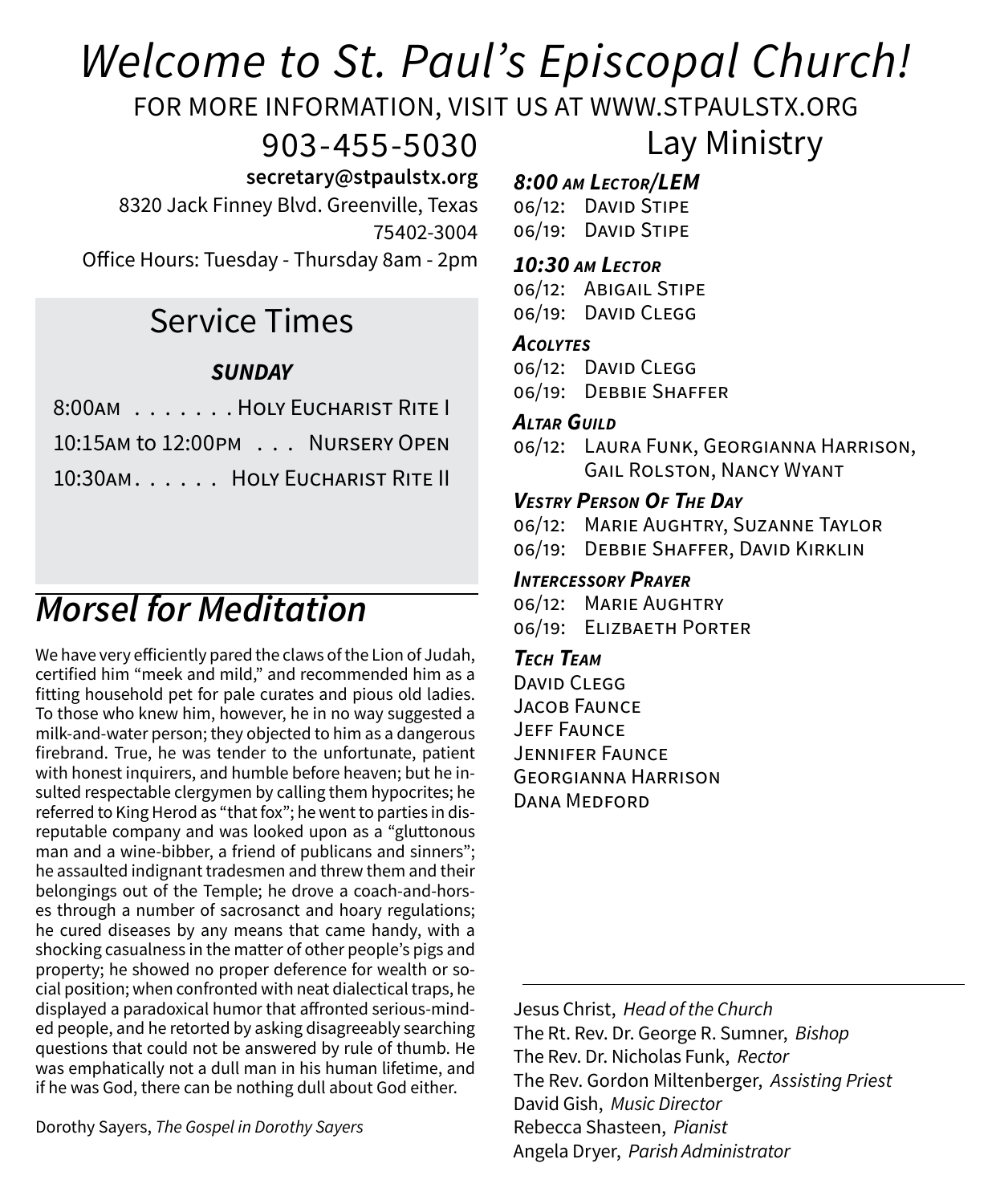# *Order of Worship*

## **8:00 — Holy Eucharist Rite I**

## Introduction to Worship

| Opening Sentence. BCP 323                      |
|------------------------------------------------|
| The Collect BCP 175                            |
| The Lessons                                    |
| First Reading $\ldots$ . Proverbs 8:1-4, 22-31 |
| Psalm Psalm 8                                  |
| Epistle Romans 5:1-5                           |
| Gospel John 16:12-15                           |
| Sermon The Rev. Dr. Bill Shaddox               |
| The Nicene Creed BCP 326                       |
| Prayers of the People BCP 328                  |
| The Confession. BCP 331                        |
| The Peace. $\ldots$ BCP 332                    |
| Announcements                                  |

## *Holy Communion*

| The Great Thanksgiving (Prayer I). BCP 333 |  |
|--------------------------------------------|--|
| The Lord's Prayer BCP 336                  |  |
| Agnus Dei BCP 337                          |  |
| The Presentation BCP 338                   |  |
| Post Communion Prayer BCP 339              |  |
| The Blessing & Dismissal BCP 339           |  |

#### *All baptized Christians are welcome to receive the Holy Eucharist.*

BCP = Book of Common Prayer (black) H= Hymnbook (red) A3 = Alleluia III (yellow)

## **10:30 — Holy Eucharist Rite II**

| Prelude |  |
|---------|--|
|---------|--|

| Processional Hymn $\dots \dots \dots \dots$ . H#421            |
|----------------------------------------------------------------|
| All glory be to God on high                                    |
| (Allein Gott in der Hoh)                                       |
| Opening Sentence. BCP 355                                      |
| Gloria in excelsis H #280                                      |
| The Collect $\ldots \ldots \ldots \ldots \ldots$               |
| The Lessons                                                    |
| First Reading $\ldots$ . Proverbs 8:1-4, 22-31                 |
| Psalm Psalm 8                                                  |
| Epistle Romans 5:1-5                                           |
| Gospel Hymn H #362                                             |
| Holy, holy, holy! Lord God Almighty!                           |
| (Nicea)                                                        |
| Gospel John 16:12-15                                           |
| Sermon The Rev. Dr. Bill Shaddox                               |
| The Nicene Creed BCP 358                                       |
| Prayers of the People (Form III) BCP 387                       |
| The Confession. BCP 360                                        |
| The Peace. $\ldots$ . $\ldots$ . $\ldots$ . $\ldots$ . BCP 360 |
| Announcements                                                  |
| <b>Holy Communion</b>                                          |
|                                                                |

| Offertory H #366                                 |
|--------------------------------------------------|
| Holy God, we praise thy Name [1,2,4,5]           |
| (Grosser Gott)                                   |
| Offertory Anthem A3 #221                         |
| Doxology (Old 100th)                             |
| The Great Thanksgiving (Prayer A) BCP 361        |
| Sanctus H #S129                                  |
| The Lord's Prayer BCP 364                        |
| Agnus Dei H #S157                                |
| The Presentation BCP 364                         |
| <b>Communion Hymns</b>                           |
| Shout to the Lord. $\ldots$ . $\ldots$ . 43 #143 |
| Kyrie Eleison A3 #106                            |
| Post Communion Prayer BCP 365                    |
| The Blessing & Dismissal BCP 366                 |
| Recessional Hymn. H #370                         |
| I bind unto myself today                         |
| (St. Patrick's Breastplate)                      |